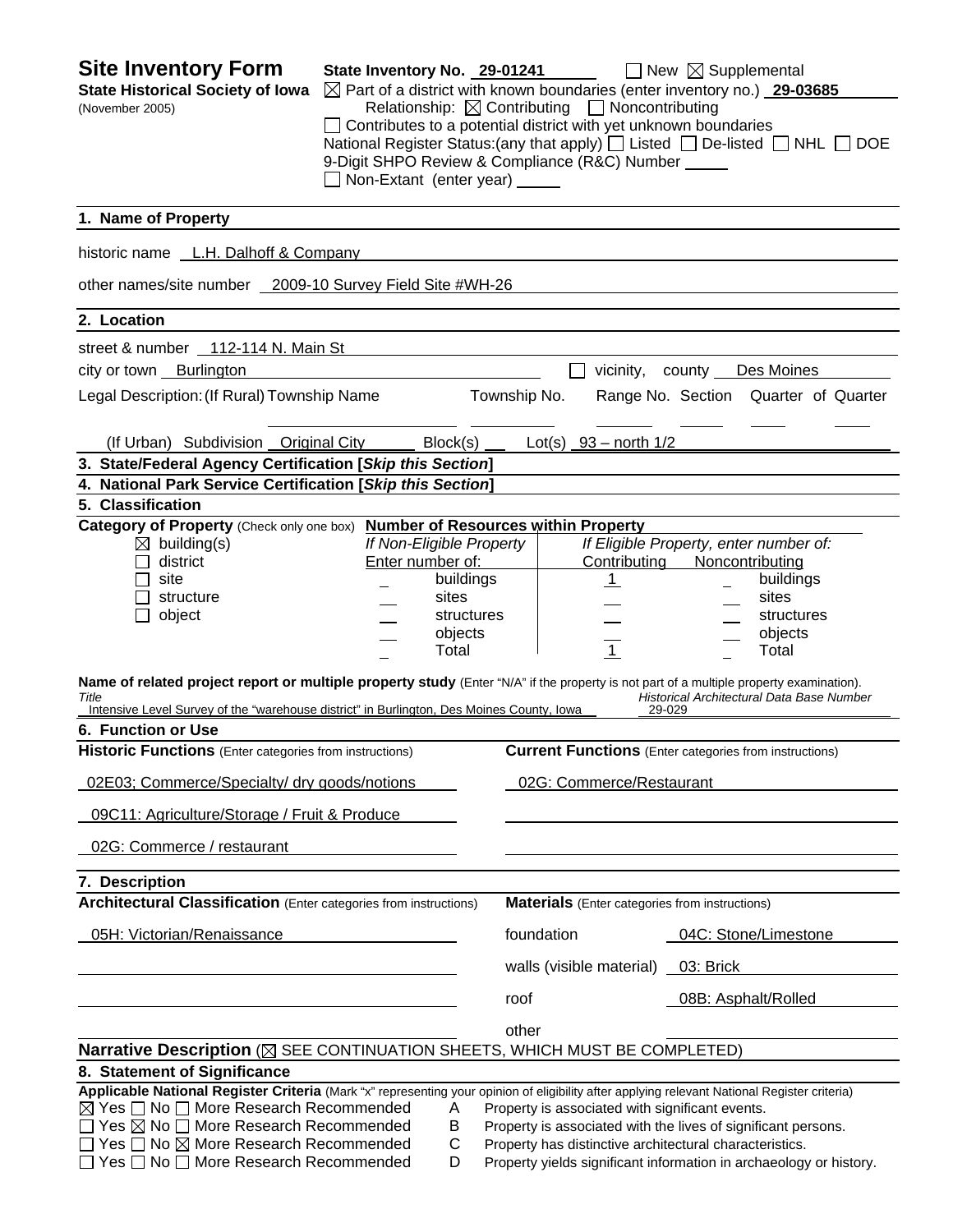| County<br>Des Moines<br>Address 112-114 N. Main St<br>City<br><b>Burlington</b>                                                                                                                                                                                                                                                                                                                                                                                                                                                                                                                                                                                                                                                                                                                                                                                                                                                                                                                                                                                                                                                                                                                                                                                                                                                                                                                                                                                                                                                                                                                                                       | Site Number 29-01241<br>District Number 29-03685                                                                                 |
|---------------------------------------------------------------------------------------------------------------------------------------------------------------------------------------------------------------------------------------------------------------------------------------------------------------------------------------------------------------------------------------------------------------------------------------------------------------------------------------------------------------------------------------------------------------------------------------------------------------------------------------------------------------------------------------------------------------------------------------------------------------------------------------------------------------------------------------------------------------------------------------------------------------------------------------------------------------------------------------------------------------------------------------------------------------------------------------------------------------------------------------------------------------------------------------------------------------------------------------------------------------------------------------------------------------------------------------------------------------------------------------------------------------------------------------------------------------------------------------------------------------------------------------------------------------------------------------------------------------------------------------|----------------------------------------------------------------------------------------------------------------------------------|
| <b>Criteria Considerations</b><br>$\Box$ A Owned by a religious institution or used<br>for religious purposes.<br>$\Box$ F A commemorative property.<br>B Removed from its original location.<br>C A birthplace or grave.<br>50 years.<br>$\Box$ D A cemetery                                                                                                                                                                                                                                                                                                                                                                                                                                                                                                                                                                                                                                                                                                                                                                                                                                                                                                                                                                                                                                                                                                                                                                                                                                                                                                                                                                         | $\Box$ E A reconstructed building, object, or structure.<br>G Less than 50 years of age or achieved significance within the past |
| Areas of Significance (Enter categories from instructions)<br><b>Significant Dates</b><br>Construction date<br>05: Commerce<br>1870                                                                                                                                                                                                                                                                                                                                                                                                                                                                                                                                                                                                                                                                                                                                                                                                                                                                                                                                                                                                                                                                                                                                                                                                                                                                                                                                                                                                                                                                                                   | □ check if circa or estimated date<br>Other dates, including renovation                                                          |
| <b>Architect/Builder</b><br><b>Significant Person</b><br>(Complete if National Register Criterion B is marked above)<br>Architect<br><b>Builder</b>                                                                                                                                                                                                                                                                                                                                                                                                                                                                                                                                                                                                                                                                                                                                                                                                                                                                                                                                                                                                                                                                                                                                                                                                                                                                                                                                                                                                                                                                                   |                                                                                                                                  |
| Narrative Statement of Significance ( $\boxtimes$ SEE CONTINUATION SHEETS, WHICH MUST BE COMPLETED)<br>9. Major Bibliographical References                                                                                                                                                                                                                                                                                                                                                                                                                                                                                                                                                                                                                                                                                                                                                                                                                                                                                                                                                                                                                                                                                                                                                                                                                                                                                                                                                                                                                                                                                            |                                                                                                                                  |
| Bibliography $\boxtimes$ See continuation sheet for citations of the books, articles, and other sources used in preparing this form                                                                                                                                                                                                                                                                                                                                                                                                                                                                                                                                                                                                                                                                                                                                                                                                                                                                                                                                                                                                                                                                                                                                                                                                                                                                                                                                                                                                                                                                                                   |                                                                                                                                  |
| 10. Geographic Data                                                                                                                                                                                                                                                                                                                                                                                                                                                                                                                                                                                                                                                                                                                                                                                                                                                                                                                                                                                                                                                                                                                                                                                                                                                                                                                                                                                                                                                                                                                                                                                                                   |                                                                                                                                  |
| <b>UTM References (OPTIONAL)</b><br>Easting<br>Zone<br>Northing<br>Zone<br>2<br>1<br>3<br>4                                                                                                                                                                                                                                                                                                                                                                                                                                                                                                                                                                                                                                                                                                                                                                                                                                                                                                                                                                                                                                                                                                                                                                                                                                                                                                                                                                                                                                                                                                                                           | Northing<br>Easting                                                                                                              |
| See continuation sheet for additional UTM references or comments                                                                                                                                                                                                                                                                                                                                                                                                                                                                                                                                                                                                                                                                                                                                                                                                                                                                                                                                                                                                                                                                                                                                                                                                                                                                                                                                                                                                                                                                                                                                                                      |                                                                                                                                  |
| 11. Form Prepared By                                                                                                                                                                                                                                                                                                                                                                                                                                                                                                                                                                                                                                                                                                                                                                                                                                                                                                                                                                                                                                                                                                                                                                                                                                                                                                                                                                                                                                                                                                                                                                                                                  |                                                                                                                                  |
|                                                                                                                                                                                                                                                                                                                                                                                                                                                                                                                                                                                                                                                                                                                                                                                                                                                                                                                                                                                                                                                                                                                                                                                                                                                                                                                                                                                                                                                                                                                                                                                                                                       |                                                                                                                                  |
| name/title David Roed, Volunteer                                                                                                                                                                                                                                                                                                                                                                                                                                                                                                                                                                                                                                                                                                                                                                                                                                                                                                                                                                                                                                                                                                                                                                                                                                                                                                                                                                                                                                                                                                                                                                                                      | Rebecca Lawin McCarley, Consultant, Davenport, IA                                                                                |
| organization _Burlington Historic Preservation Commission                                                                                                                                                                                                                                                                                                                                                                                                                                                                                                                                                                                                                                                                                                                                                                                                                                                                                                                                                                                                                                                                                                                                                                                                                                                                                                                                                                                                                                                                                                                                                                             | date revised March 20, 2014                                                                                                      |
| street & number<br>City Hall, 400 Washington Street                                                                                                                                                                                                                                                                                                                                                                                                                                                                                                                                                                                                                                                                                                                                                                                                                                                                                                                                                                                                                                                                                                                                                                                                                                                                                                                                                                                                                                                                                                                                                                                   | telephone 319-753-8158                                                                                                           |
| city or town__<br>Burlington                                                                                                                                                                                                                                                                                                                                                                                                                                                                                                                                                                                                                                                                                                                                                                                                                                                                                                                                                                                                                                                                                                                                                                                                                                                                                                                                                                                                                                                                                                                                                                                                          | zip code 52601<br>state lowa                                                                                                     |
| ADDITIONAL DOCUMENTATION (Submit the following items with the completed form)                                                                                                                                                                                                                                                                                                                                                                                                                                                                                                                                                                                                                                                                                                                                                                                                                                                                                                                                                                                                                                                                                                                                                                                                                                                                                                                                                                                                                                                                                                                                                         |                                                                                                                                  |
| <b>FOR ALL PROPERTIES</b><br>Map: showing the property's location in a town/city or township.<br>1.<br>Site plan: showing position of buildings and structures on the site in relation to public road(s).<br>2.<br>Photographs: representative black and white photos. If the photos are taken as part of a survey for which the Society is to be<br>3.<br>curator of the negatives or color slides, a photo/catalog sheet needs to be included with the negatives/slides and the following<br>needs to be provided below on this particular inventory site:<br>Roll/slide sheet #<br>Frame/slot #<br>Roll/slide sheet #<br>Frame/slot #<br>Frame/slot #<br>Roll/slide sheet #<br>$\boxtimes$ See continuation sheet or attached <i>photo &amp; slide catalog sheet</i> for list of photo roll or slide entries.<br>$\boxtimes$ Photos/illustrations without negatives are also in this site inventory file.<br>FOR CERTAIN KINDS OF PROPERTIES, INCLUDE THE FOLLOWING AS WELL<br>Farmstead & District: (List of structures and buildings, known or estimated year built, and contributing or noncontributing status)<br>1.<br>2.<br><b>Barn:</b><br>a. A sketch of the frame/truss configuration in the form of drawing a typical middle bent of the barn.<br>A photograph of the loft showing the frame configuration along one side.<br>b.<br>c. A sketch floor plan of the interior space arrangements along with the barn's exterior dimensions in feet.<br>State Historic Preservation Office (SHPO) Use Only Below This Line<br>Concur with above survey opinion on National Register eligibility: $\Box$ Yes $\Box$ No $\Box$ | Date Taken<br>Date Taken<br>Date Taken<br>More Research Recommended                                                              |
| This is a locally designated property or part of a locally designated district.                                                                                                                                                                                                                                                                                                                                                                                                                                                                                                                                                                                                                                                                                                                                                                                                                                                                                                                                                                                                                                                                                                                                                                                                                                                                                                                                                                                                                                                                                                                                                       |                                                                                                                                  |
| Comments:                                                                                                                                                                                                                                                                                                                                                                                                                                                                                                                                                                                                                                                                                                                                                                                                                                                                                                                                                                                                                                                                                                                                                                                                                                                                                                                                                                                                                                                                                                                                                                                                                             |                                                                                                                                  |
| Evaluated by (name/title):                                                                                                                                                                                                                                                                                                                                                                                                                                                                                                                                                                                                                                                                                                                                                                                                                                                                                                                                                                                                                                                                                                                                                                                                                                                                                                                                                                                                                                                                                                                                                                                                            | Date:                                                                                                                            |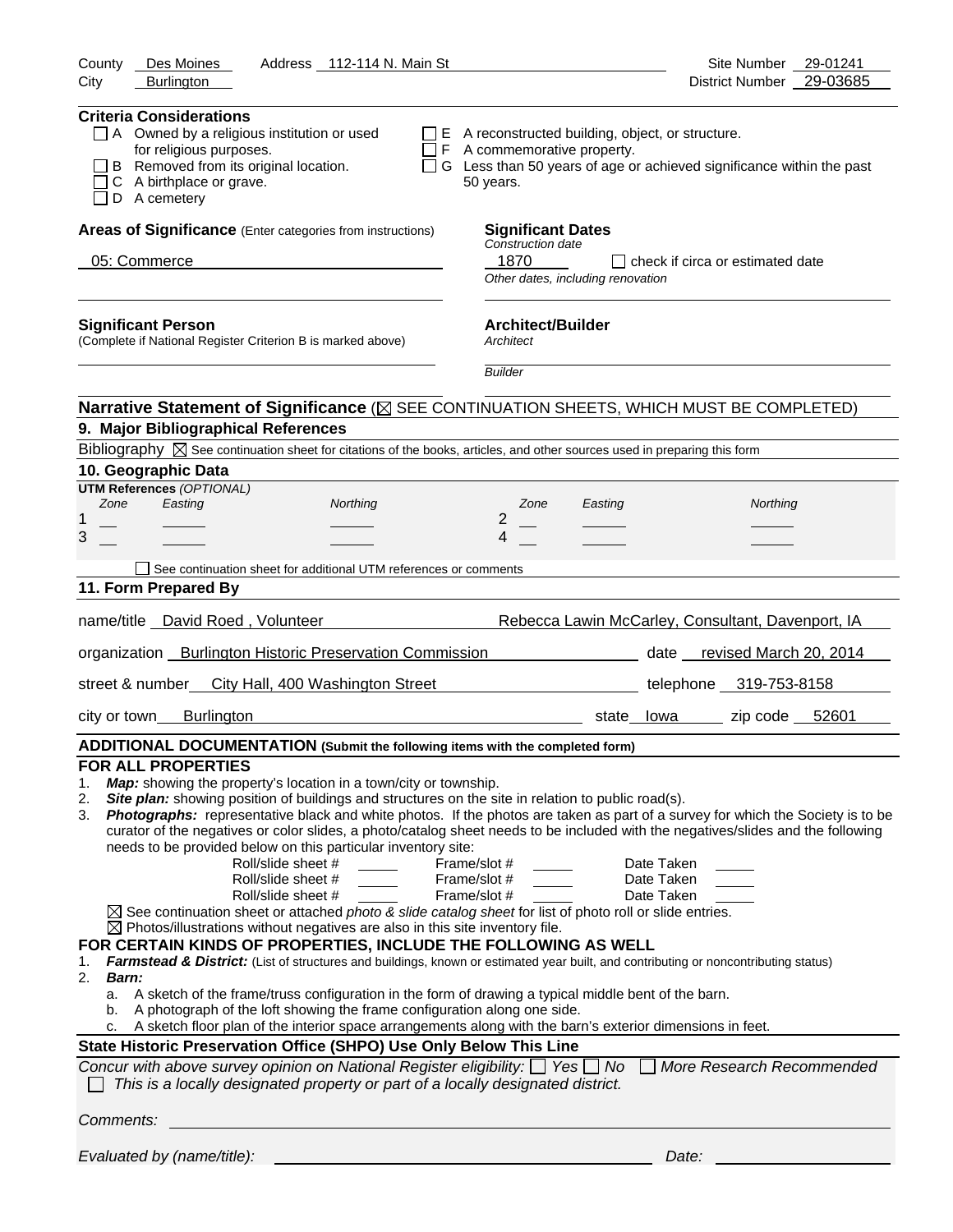Page 1

| L.H. Dalhoff & Company | Des Moines |
|------------------------|------------|
| Name of Property       | County     |
| 112-114 N. Main St     | Burlington |
| Address                | City       |

## **7. Narrative Description**

This is a three-story, four bay, brick building with brick quoins on each corner of the façade. The storefront was covered by vertical wood paneling prior to 1976, and it appears to have been painted or reclad since this time. The upper story windows are clad in wood paneling, though the decorate cast iron hoods are visible and intact. Brick corbelling extends across the building under the third story windows. The stepped parapet suggests a date or name plate that has been removed, though it has not been confirmed. The parapet has simpler brick detailing. The roof line on the rear reveals the gable roof that is noted on the Sanborn maps. The rear windows have slight segmental arch lintels.

## **8. Narrative Statement of Significance**

The L.H. Dalhoff & Company building appears to contribute historically to the potential Downtown Commercial Historic District (#29-03685). The building was constructed in 1870 during a period of construction associated with the completion of the Chicago, Burlington, & Quincy railroad bridge over the Mississippi River. The building stands among a handful of buildings on this block constructed in this period, reflecting the growth of Burlington at this time. L.H. Dalhoff & Company (wholesale notions and fancy goods) operated here during its early years, followed by the A. Lagomarcino & Company (wholesale fruit) for a number of years. A series of other retail businesses then operated here through the 1960s. This history contributes to the significance of the district.

This commercial building was previously evaluated in 1976 similarly to the two buildings to the south constructed around the same period, noted to be a good example of Renaissance Revival architecture despite first story modifications. The window hoods and detailing on the building are excellent, though modifications to the windows and storefront have impacted the integrity. At this time, the significance of L.H. Dalhoff & Company is unknown. The business of A. Lagomarcino & Co is significant, though the building at 101-111 Valley is better associated with it. Additional research may reveal historic significance for this building.

T.J. Smith & Company owned this property prior to 1866. The first known use of the address of 112- 114 N. Main (12-14 old address) was for the purpose of cigar manufacturing by Smith, Scott & Company (City Directory 1866 pg 12). The 1879 county history notes: "During the winter of 1868-69, the tobacco-factory owned by Smith, Scott & Co. on the east side of Main street between Valley and Market streets, was destroyed." In December 1869, the *Hawk-Eye* reported that Smith had decided to rebuild. On February 10, 1870, the newspaper noted that the front would be pressed brick, and that Dalhoff & Co would move into the building when it was completed. In 1871, Smith, Scott & Co was listed as moved to the corner of 3<sup>rd</sup> and Valley. T.J. Smith & Company sold the property (N  $\frac{1}{2}$  Lot 93) to Antone Barger on April 9, 1872. He continued to own it until his death, and his estate sold it in 1883 to the Bosch family. Owners from this point on appear to have generally rented the space to other tenants.

In 1872, L.H. Dalhoff & Company, wholesale notions and fancy goods including ribbons, laces, perfumery, soap, furnishing goods, brushes, hosiery, suspenders and pocket cutlery, was listed at 14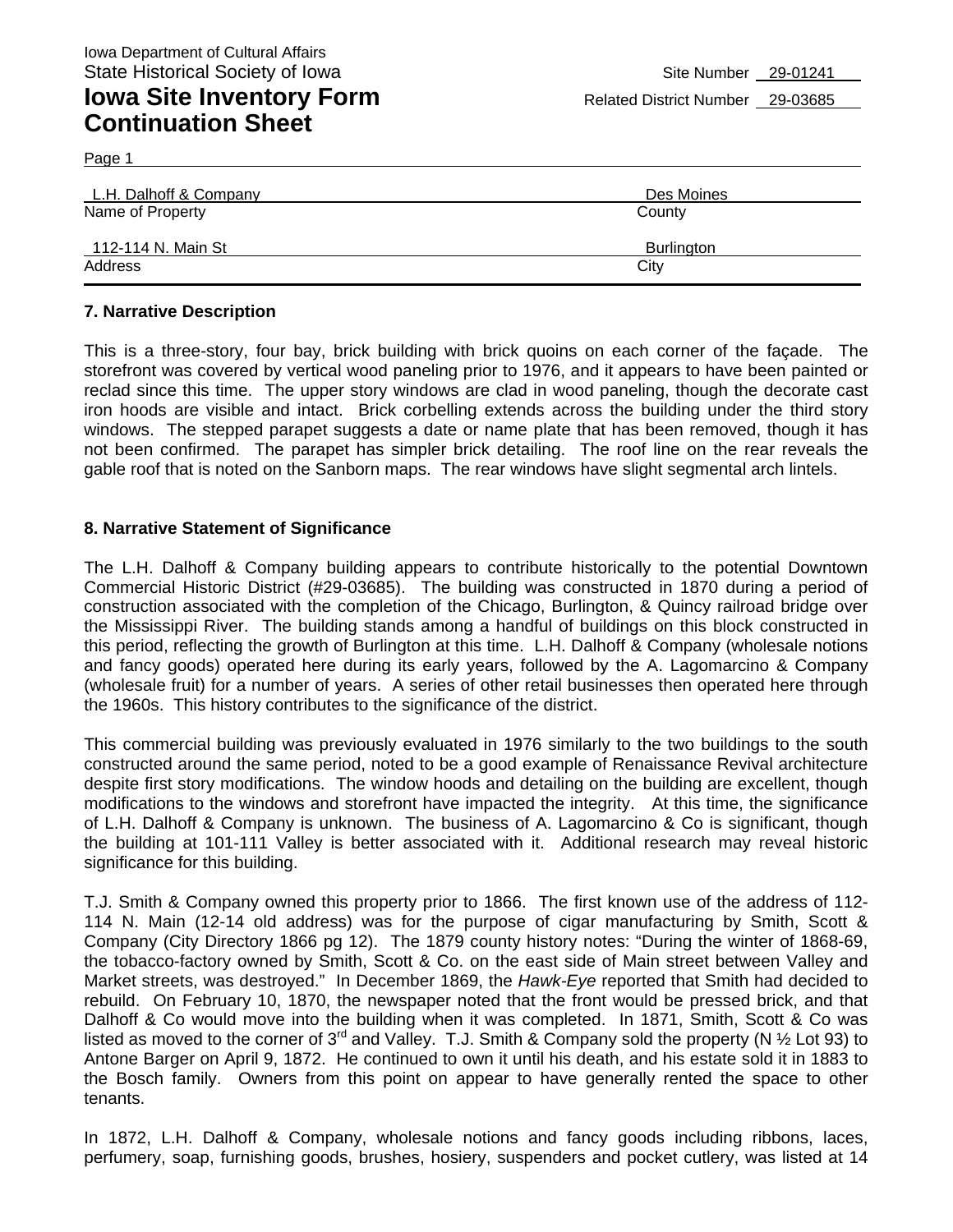Page 2

| L.H. Dalhoff & Company | Des Moines |
|------------------------|------------|
| Name of Property       | County     |
| 112-114 N. Main St     | Burlington |
| Address                | City       |

N. Main Street (City Directory 1872 pg 21, City Directory 1876-77 ad. no page number, see ad). Charles Starker & Co. Wholesale Grocers was listed at 12 N. Main Street (City Directory 1872 pg 21, City Directory 1872 ad. no page number, see ad.). By 1876, L.H. Dalhoff & Co was listed at 112-114 N. Main Street, and they remained here until 1886 (City Directory 1886 pg 267). Ads for the company included a depiction of the building, including a decorative metal cornice. In 1886, Dalhoff moved to the Jones Block.

The 1886 Sanborn map notes wholesale and retail fruit and confectionary in this building at 112-114 N. Main. The building, only as wide as 110 to the south, is noted with both 112-114 addresses. The *Hawk-Eye* reported on October 17, 1886 that A. Lagomarcino & Co. would move from 113-115 S. Main to 112-114 N. Main. Andrew Lagomarcino arrived in Burlington in 1875 and started his fruit business on Main Street near the railroad. In 1885, W.H. Grupe joined him in the business. The company would grow to one of the largest in eastern Iowa. Lagomarcino used the building until he outgrew the space and moved around the corner to 101-111 Valley in 1892 (see #29-01636) (City Directory 1890, pg 298; City Directory 1892, pg 310; 1886 Sanborn Map; Antrobus 1915: 472).

The property (north half of Lot 93) was sold by sheriff's sale in 1897 to Iowa State Savings Bank. It is listed as vacant through the 1890s. C.W. and C. Rand bought interest in the property in 1898, and the Rand family continued to buy interest through 1916. The property continues to be listed as vacant through most of this period. In 1898, Hyde & Starker Co, a paper company, was listed at 112-114 N. Main. In 1910, the Kabaker-Naman Co – wholesale furniture – is listed at 112 N. Main. In 1916, the Newell-Orm Furniture and Rug Company was listed at 112-114 N. Main.

W.A. Orm purchased the building in September of 1920, and Orm's Piano House is listed here in the 1920-21 city directory (Transfer Book 7 pg 13, City Directory 1920-21 Pg 98). It continues to operate here into the mid-1930s.

The 1937 city directory lists Clayson Brothers Music Co. (City Directory 1937 pg 154), then the Gilbert Sign Studio is listed here in 1940 (City Directory 1940 pg 411).

When Wes Ewinger purchased the building in January of 1940 (Transfer Book 7 pg 13), and the Ewinger family continued to own it into the 1970s. The building's tenants turned to the tavern and restaurant business. In 1942, the Oral Fleming Tavern was listed here (City Directory 1942 pg 540). The infamous The Hub Tavern was then listed here from 1945 to 1955. The Steak House Hub was then listed in 1957 and continued here through the 1960s (City Directory 1942 pg 540, City Directory 1945 pg 550, City Directory 1957 pg 96). The building has hosted a tavern/restaurant until this day.

### **9. Major Bibliographical References**

Antrobus, A.T. *History of Des Moines County Iowa and Its People.* Chicago, IL: S.J. Clarke Publishing Company, 1915.

*Burlington Hawk-Eye,* various articles and dates. On microfilm at the Burlington Public Library.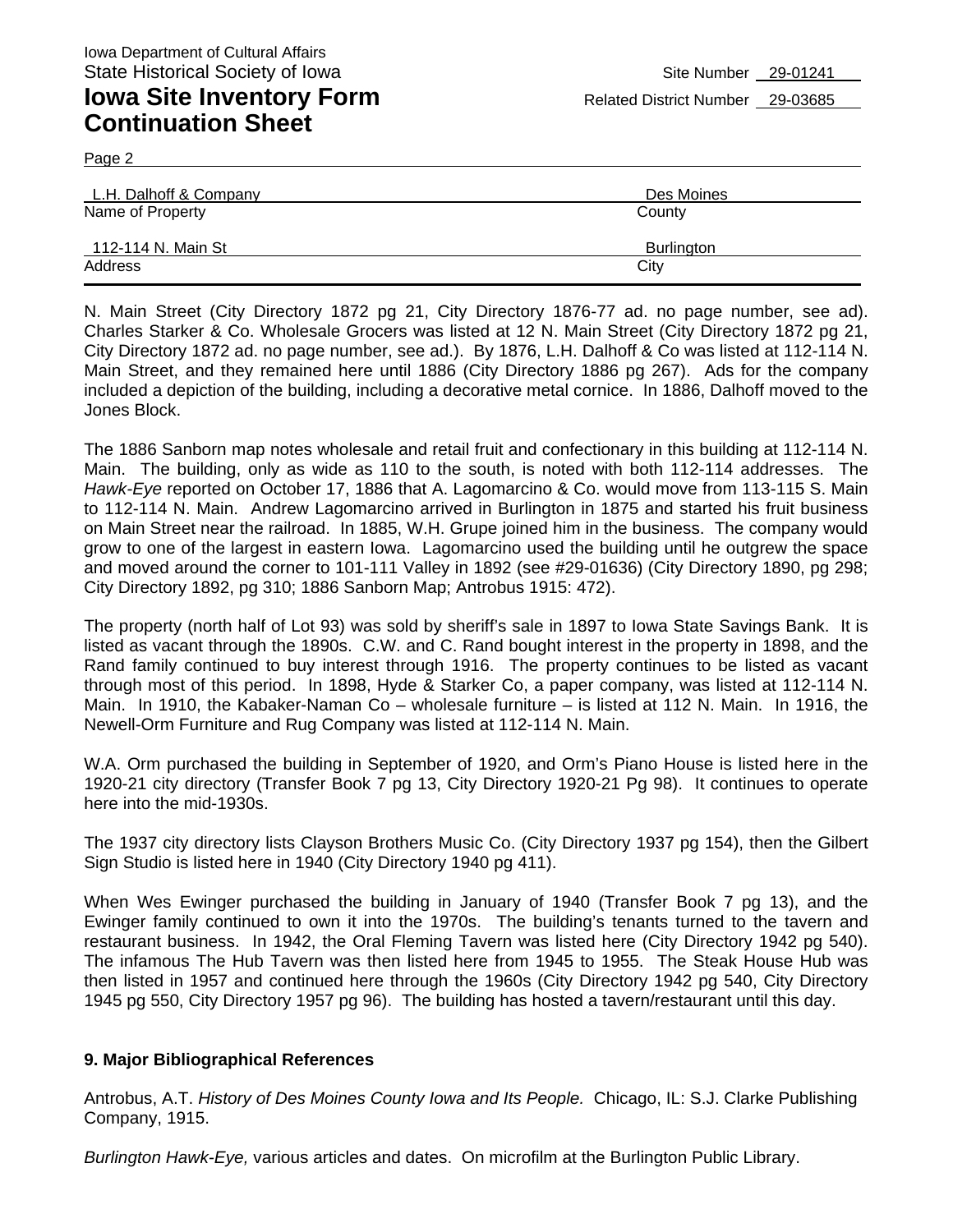Page 3

| L.H. Dalhoff & Company | Des Moines        |
|------------------------|-------------------|
| Name of Property       | County            |
| 112-114 N. Main St     | <b>Burlington</b> |
| Address                | City              |

City Directories, Burlington, Iowa, various dates. On microfiche at the Burlington Public Library

*History of Des Moines County, Iowa.* Chicago, IL: Western Historical Company, 1879.

*Portrait and Biographical Album of Des Moines County, Iowa.* Chicago, IL: Acme Publishing Company, 1888.

Sanborn Map Company. "Burlington, Iowa," Fire Insurance Maps. New York: Sanborn Map Company, 1886, 1892, 1900, 1931, 1952.

Transfer books, Des Moines County Auditor's Office, Burlington, Iowa

#### **Location map**

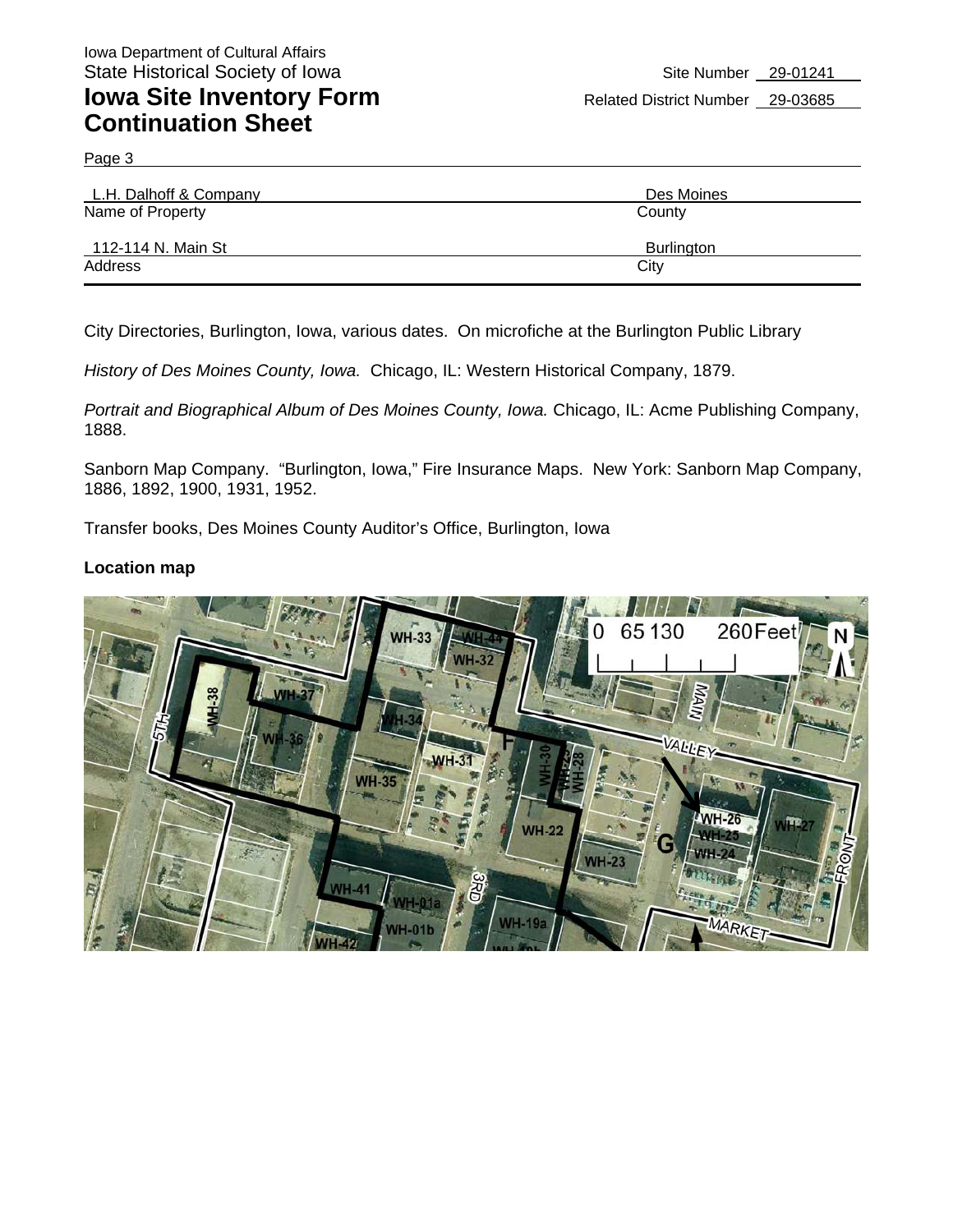Page 4

# **Iowa Site Inventory Form** Related District Number 29-03685 **Continuation Sheet**

| L.H. Dalhoff & Company | Des Moines        |
|------------------------|-------------------|
| Name of Property       | County            |
| 112-114 N. Main St     | <b>Burlington</b> |
| Address                | City              |

### **Building plan (from assessor's website)**

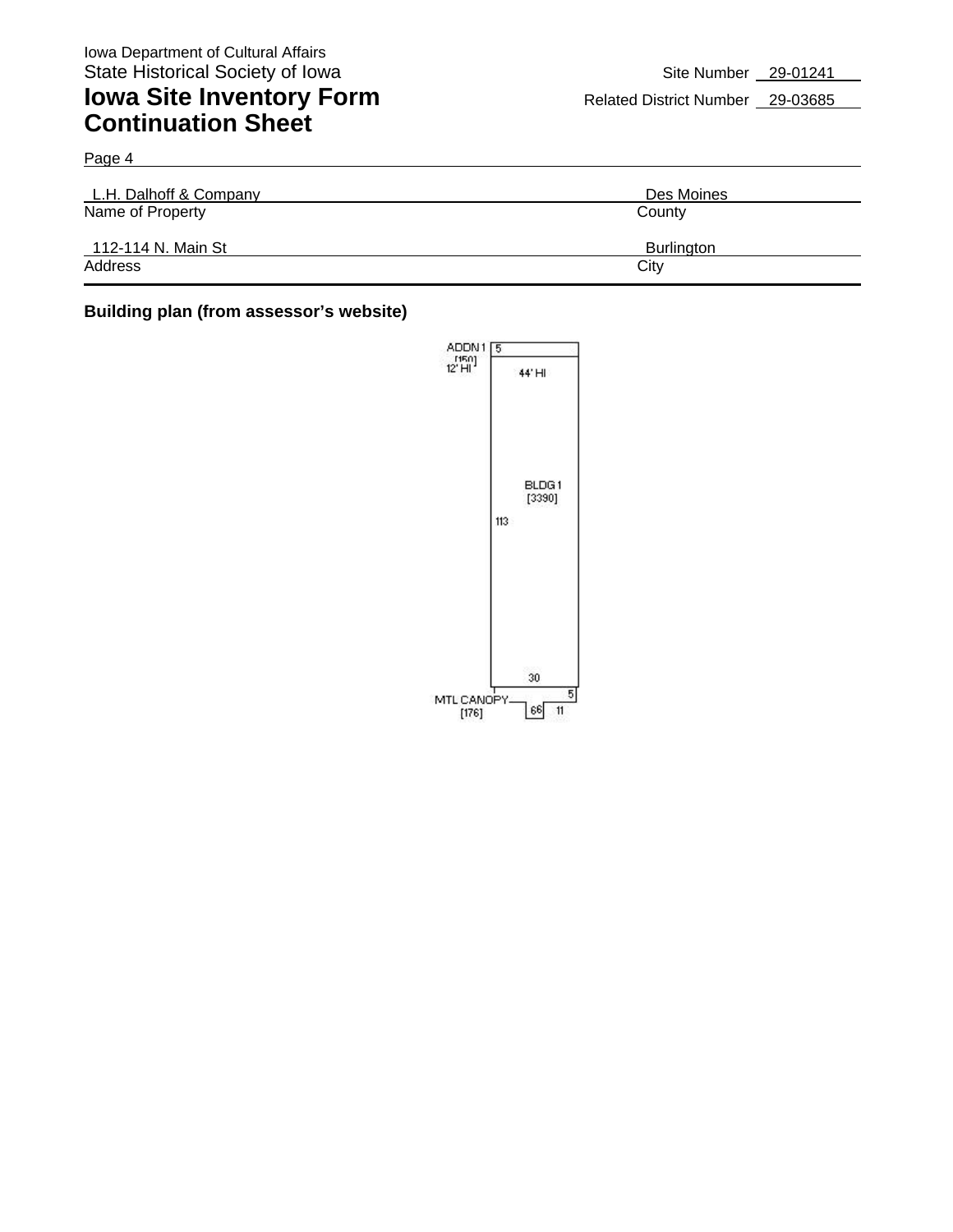| L.H. Dalhoff & Company | Des Moines        |
|------------------------|-------------------|
| Name of Property       | County            |
| 112-114 N. Main St     | <b>Burlington</b> |
| Address                | City              |

## **Photograph (digital image)**

Page 5



**Building, looking southeast November 2, 2009 R.L. McCarley**